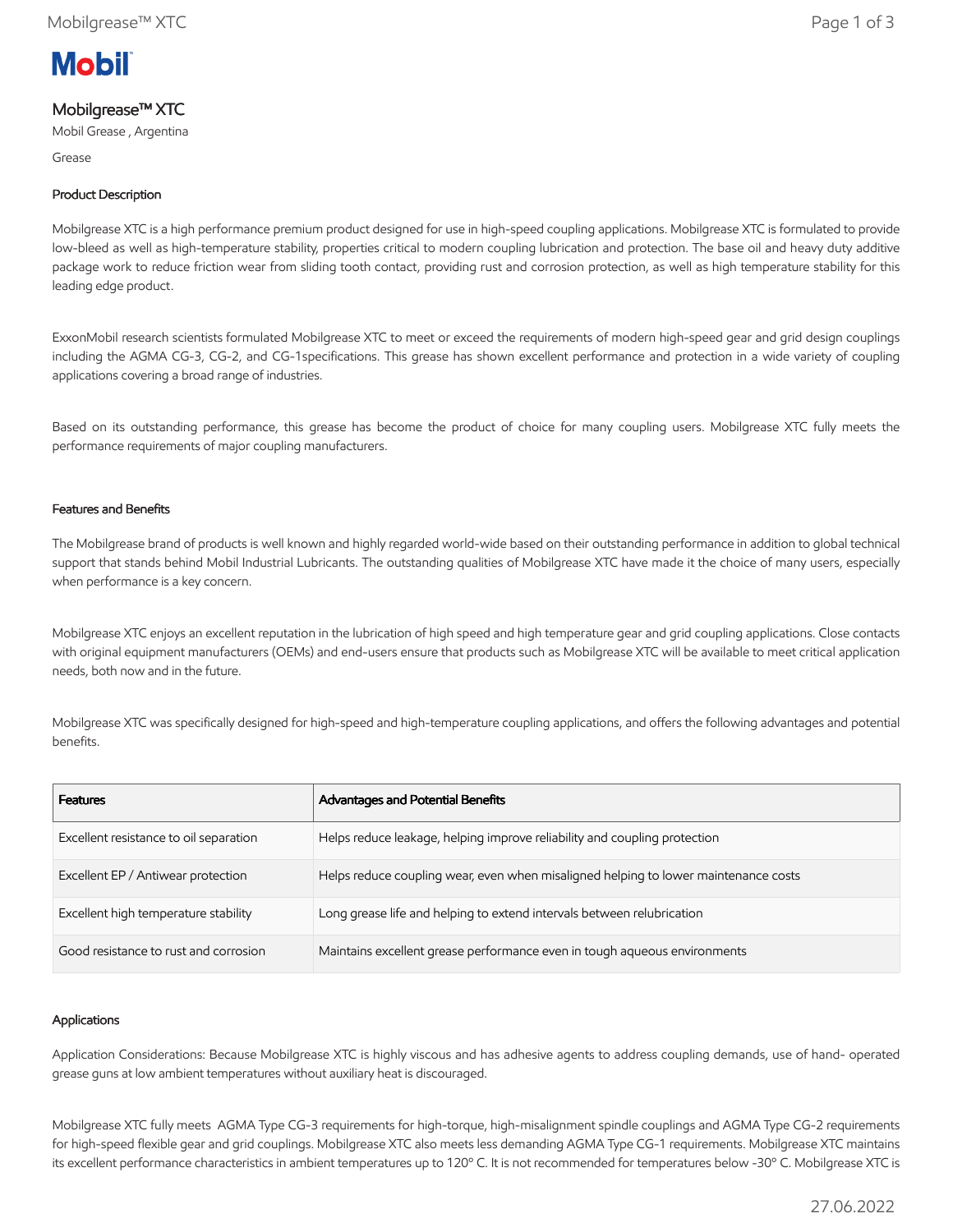# Mobilgrease™ XTC Page 2 of 3

- Grid-type flexible couplings
- Gear-type flexible couplings

# Specifications and Approvals

| This product meets or exceeds the requirements of: |
|----------------------------------------------------|
| AGMA CG-1                                          |
| AGMA CG-2                                          |
| AGMA CG-3                                          |

### Properties and Specifications

| Property                                                               |                   |
|------------------------------------------------------------------------|-------------------|
| Grade                                                                  | NLGI <sub>1</sub> |
| Thickener Type                                                         | Lithium           |
| Copper Strip Corrosion, 24 h, 100 C, Rating, ASTM D4048                | 1A                |
| Timken OK Load, lb, ASTM D2509                                         | 50                |
| Corrosion Preventive Properties, Rating, ASTM D1743                    | Pass              |
| Centrifugal Oil Separation, High G Force, 24 h, 50 C, vol%, ASTM D4425 | $\mathbf{1}$      |
| Four-Ball Wear Test, Scar Diameter, mm, ASTM D2266                     | 0.43              |
| Color, Visual                                                          | Dark Brown        |
| Penetration, Change from 60X to 10,000X, %, ASTM D217                  | 20                |
| Oxidation Stability, Pressure Drop, 100 h, kPa, ASTM D942              | 41                |
| Four-Ball Extreme Pressure Test, Weld Point, kgf, ASTM D2596           | 400               |
| Dropping Point, °C, ASTM D2265                                         | 279               |
| Penetration, 60X, 0.1 mm, ASTM D217                                    | 325               |
| Viscosity @ 40 C, Base Oil, mm2/s, ASTM D445                           | 680               |

### Health and safety

Health and Safety recommendations for this product can be found on the Material Safety Data Sheet (MSDS) @ [http://www.msds.exxonmobil.com/psims](http://www.msds.exxonmobil.com/psims/psims.aspx) /psims.aspx

All trademarks used herein are trademarks or registered trademarks of Exxon Mobil Corporation or one of its subsidiaries unless indicated otherwise.

05-2022

COSAN LUBRICANTES S.R.L